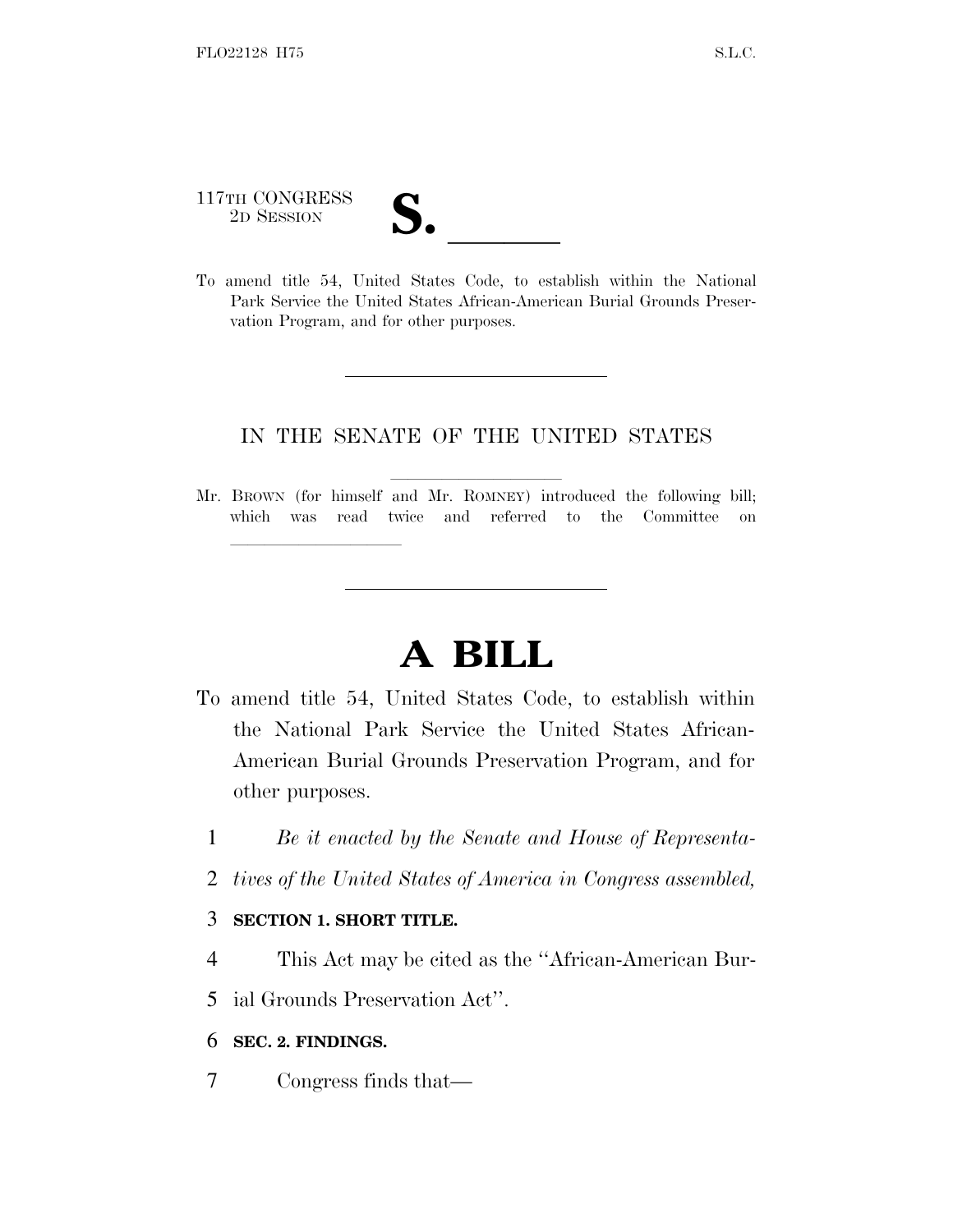| $\mathbf{1}$   | $(1)$ during the period beginning in 1619 and       |
|----------------|-----------------------------------------------------|
| $\overline{2}$ | ending in 1865, millions of African Americans       |
| 3              | throughout the United States were enslaved;         |
| $\overline{4}$ | $(2)$ slaveholders often—                           |
| 5              | (A) controlled where and how deceased               |
| 6              | slaves were buried; and                             |
| 7              | (B) prohibited the burial of slaves on valu-        |
| 8              | able land;                                          |
| 9              | (3) as a result of the practices described in       |
| 10             | paragraph (2), slave burial grounds were often con- |
| 11             | fined to remote areas or marginal property;         |
| 12             | $(4)$ slave burial grounds—                         |
| 13             | (A) were rarely documented; and                     |
| 14             | (B) infrequently appear on historical maps;         |
| 15             | $(5)$ a lack of accurate information is typical of  |
| 16             | African-American cemeteries originating before the  |
| 17             | Civil War;                                          |
| 18             | (6) following the end of slavery, many African-     |
| 19             | American families continued to face restrictions on |
| 20             | where the deceased could be buried;                 |
| 21             | (7) across many areas of the United States,         |
| 22             | local laws segregated burial sites by race;         |
|                |                                                     |
| 23             | African-American burial grounds often<br>(8)        |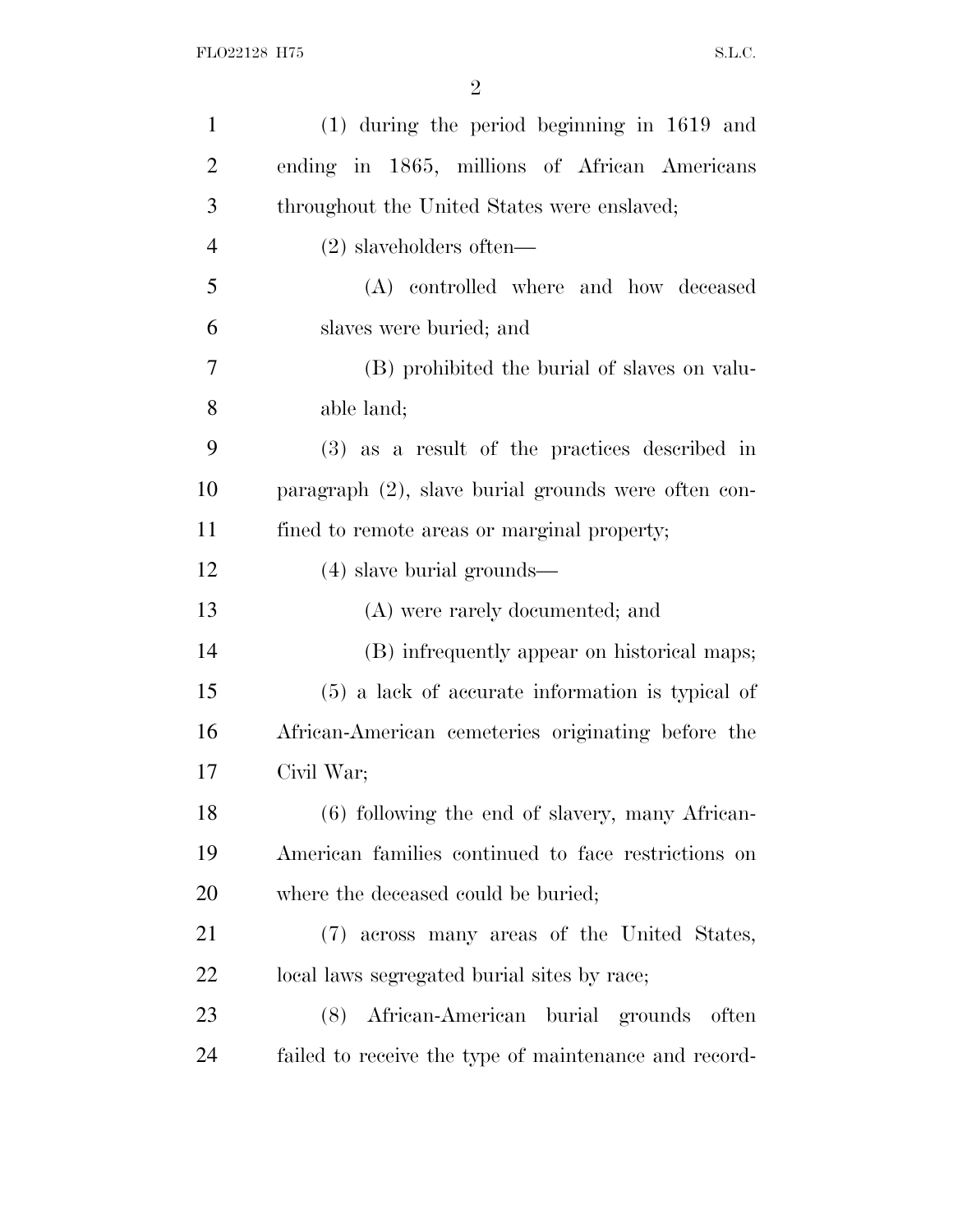| $\mathbf{1}$   | keeping that predominantly White burial grounds       |
|----------------|-------------------------------------------------------|
| $\overline{2}$ | enjoyed;                                              |
| $\mathfrak{Z}$ | many African-American burial grounds<br>(9)           |
| $\overline{4}$ | from before and after the Civil War are in a state    |
| 5              | of disrepair or inaccessibility due to overgrowth of  |
| 6              | vegetation, crumbling physical structures, and other  |
| 7              | challenges;                                           |
| 8              | $(10)$ there is no official national record or data-  |
| 9              | base for African-American burial ground locations;    |
| 10             | (11) the location of many African-American            |
| 11             | burial sites is unknown;                              |
| 12             | $(12)$ as a result of the issues described in para-   |
| 13             | graphs $(10)$ and $(11)$ , the family members and de- |
| 14             | scendants of the individuals interred are unable to   |
| 15             | visit the burial sites to honor and remember their    |
| 16             | ancestors;                                            |
| 17             | abandoned African-American<br>burial<br>(13)          |
| 18             | are often discovered when construction<br>grounds     |
| 19             | projects inadvertently disturb human remains, which   |
| 20             | slows or halts completion of the projects;            |
| 21             | (14) the presence and location of historic Afri-      |
| 22             | can-American burial grounds should be recorded;       |
| 23             | $(15)$ there should be coordinated national,          |
| 24             | State, local, and Tribal efforts to preserve and re-  |
| 25             | store African-American burial grounds;                |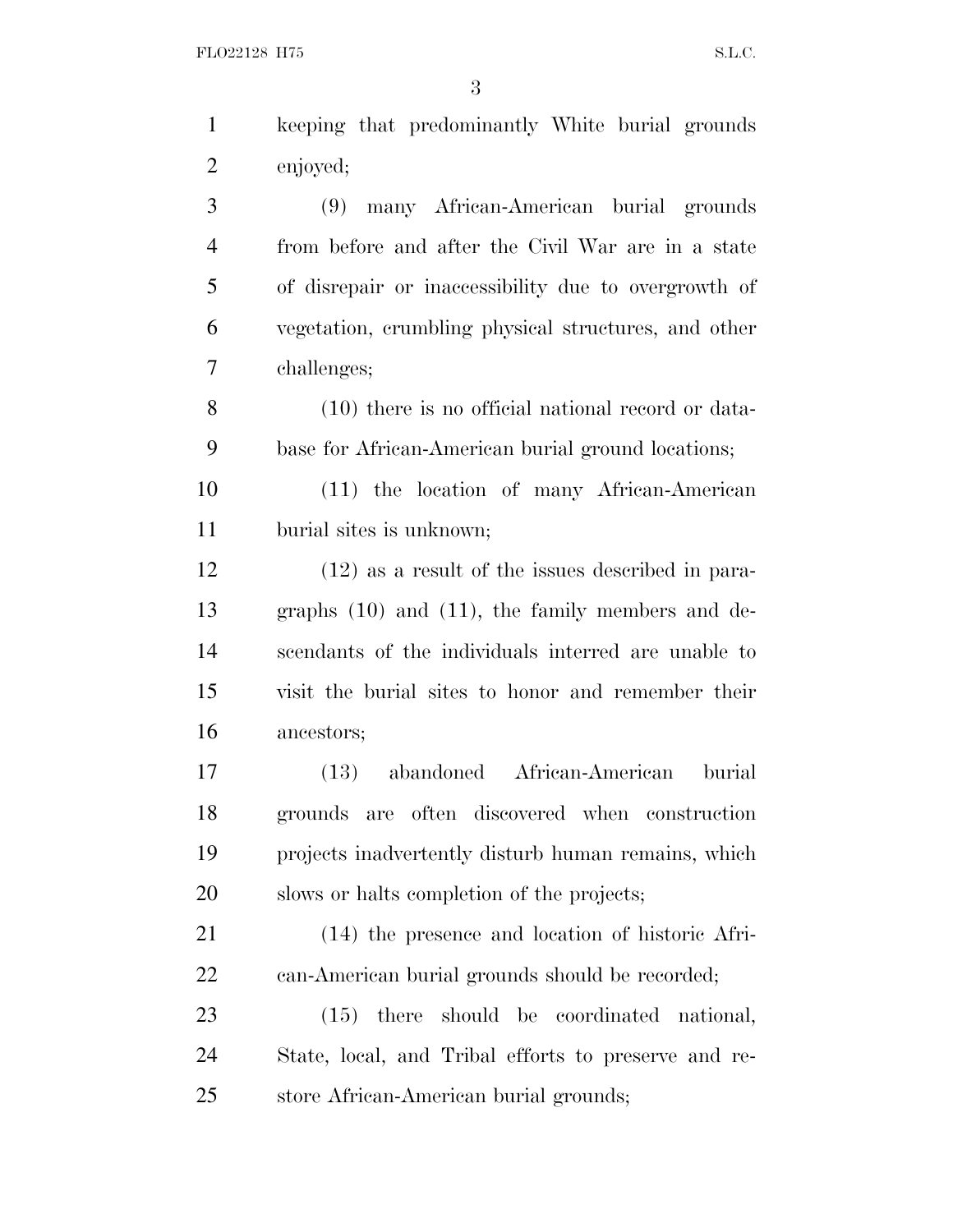(16) African-American burial grounds are an integral component of the heritage of the United States; and

 (17) establishing a program to preserve pre- viously abandoned, underserved, and other African- American burial grounds would help communities identify and record burial grounds and preserve local history, while better informing development decisions and community planning.

#### **SEC. 3. PURPOSE.**

 The purpose of this Act is to authorize the National Park Service to coordinate and facilitate Federal activities and non-Federal activities to identify, interpret, research, preserve, and record unmarked, previously abandoned, un-derserved, and other African-American burial grounds.

**SEC. 4. UNITED STATES AFRICAN-AMERICAN BURIAL**

**GROUNDS PRESERVATION PROGRAM.**

 (a) I<sup>N</sup> GENERAL.—Subdivision 1 of division B of sub- title III of title 54, United States Code, is amended by inserting after chapter 3085 the following:

## **''CHAPTER 3086—UNITED STATES AFRI- CAN-AMERICAN BURIAL GROUNDS PRESERVATION PROGRAM**

''Sec.

''308601. Definitions.

''308602. United States African-American Burial Grounds Preservation Program. ''308603. Authority to make grants.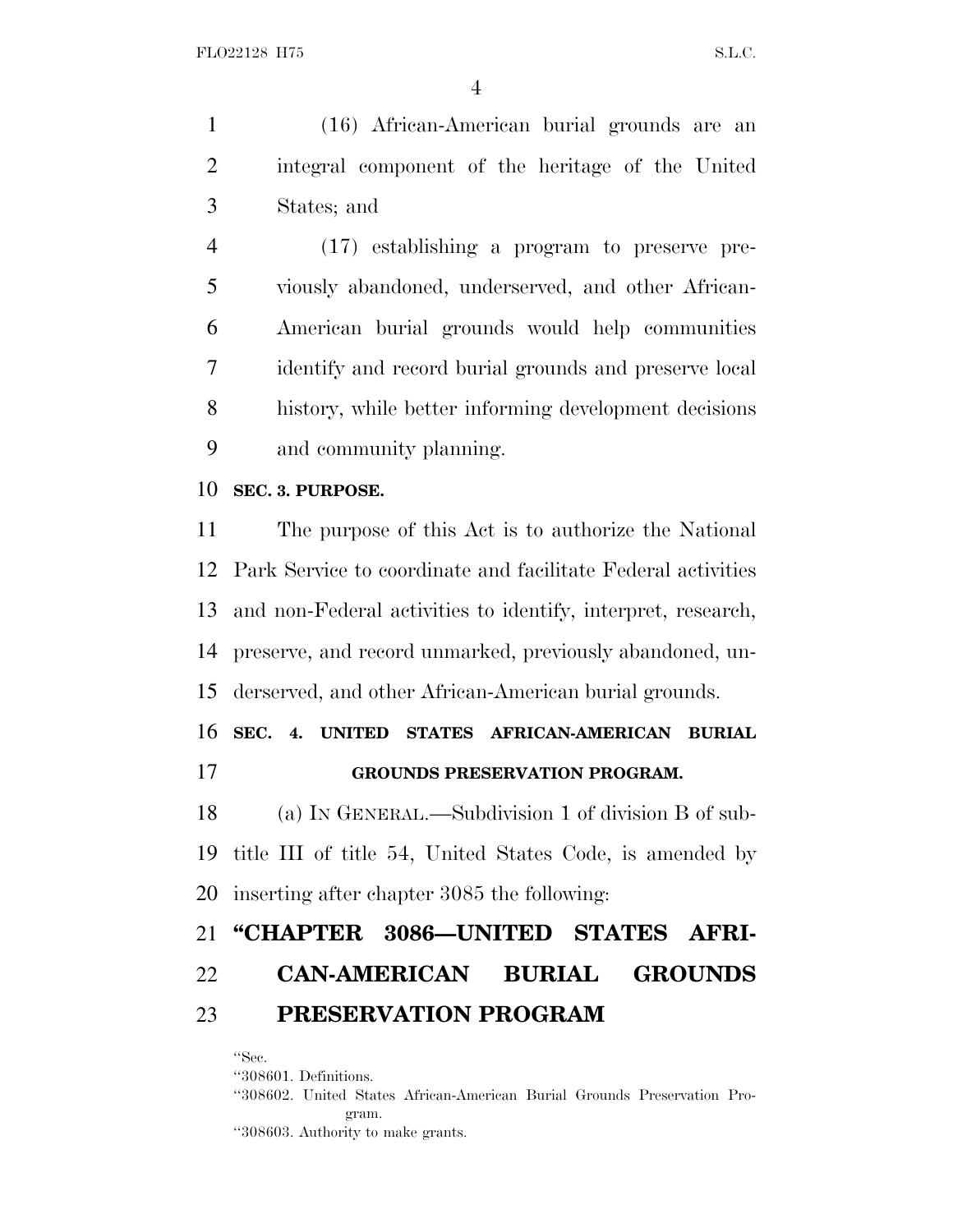''308604. Cooperative agreements and memoranda of understanding. ''308605. Private property protection.

### **''§ 308601. Definitions**

2 <sup>"</sup>In this chapter:

 ''(1) BURIAL GROUND.—The term 'burial ground' means any natural or prepared physical lo- cation, whether originally below, on, or above the surface of the earth, into which human remains are deposited as a part of the death rite or ceremony of a culture.

9 "(2) HISTORIC.—The term 'historic', with re- spect to a property, means a property that can rea- sonably be considered to date back at least 50 years. 12 "(3) PROGRAM.—The term 'Program' means the United States African-American Burial Grounds Preservation Program established under section 308602(a).

### **''§ 308602. United States African-American Burial Grounds Preservation Program**

 ''(a) I<sup>N</sup> GENERAL.—The Secretary shall establish within the Service, in accordance with this chapter, a pro- gram to be known as the 'United States African-American Burial Grounds Preservation Program'.

 ''(b) DUTIES OF SECRETARY.—In carrying out the Program, the Secretary, in consultation with the National Trust for Historic Preservation and members of the Afri-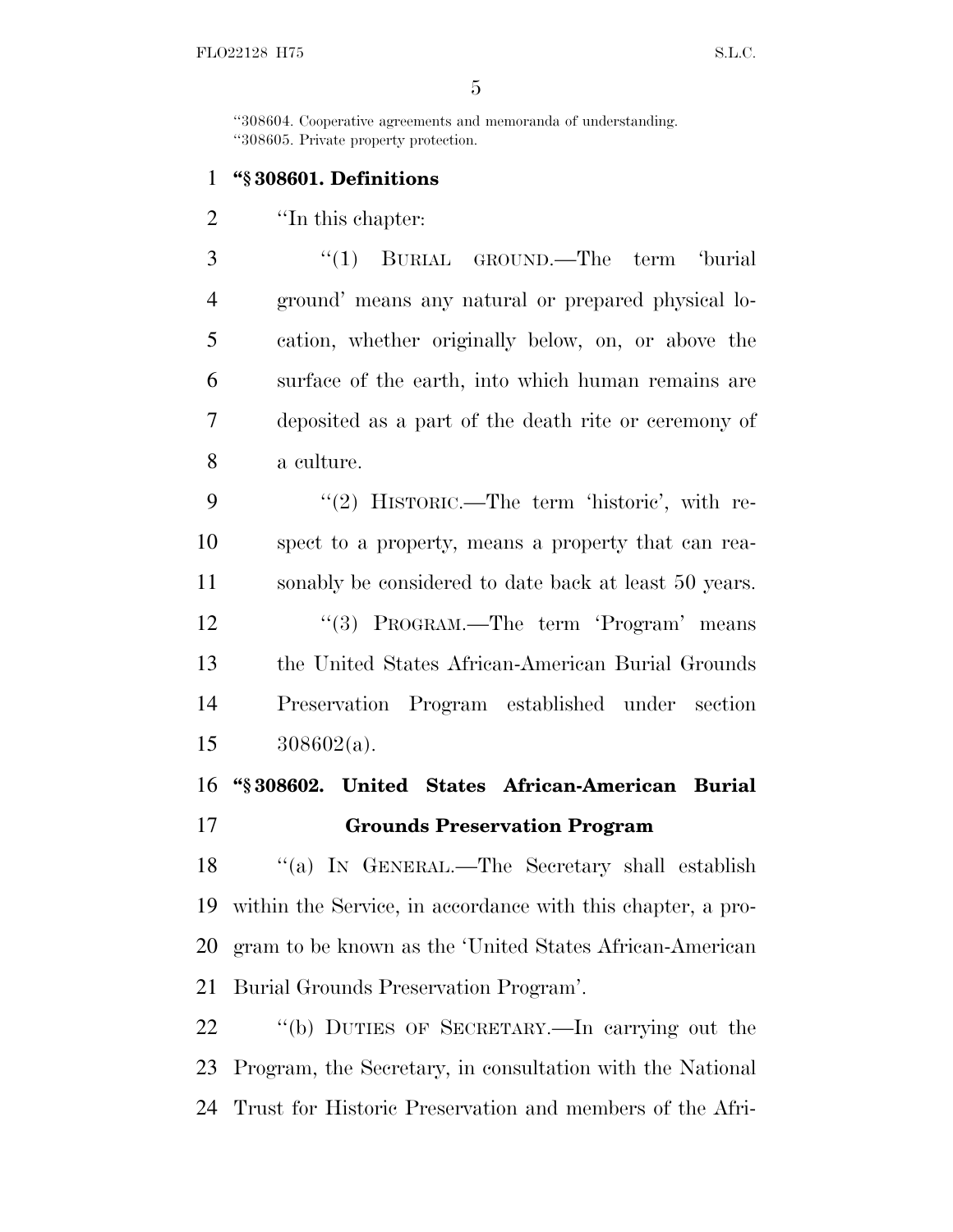can-American heritage community, shall develop a pro- gram for the provision of grants in accordance with section 308603(a).

 ''(c) DONATIONS.—The Secretary may accept mone-tary donations to further the purposes of this chapter.

 ''(d) CONSENT OF PRIVATE PROPERTY OWNER RE- QUIRED.—Burial grounds shall only be considered for a grant under the Program—

9  $\frac{4}{1}$  with the consent of the property owner; and

11  $\frac{1}{2}$  at the request of an individual, landowner, private or nonprofit organization, State, Tribal, or local government, or other entity.

### **''§ 308603. Authority to make grants**

 ''(a) I<sup>N</sup> GENERAL.—The Secretary may make grants to other Federal agencies, State, local, and Tribal govern- ments, other public entities, educational institutions, his- toric preservation groups, and private nonprofit organiza-tions in accordance with this chapter for—

20  $\frac{1}{20}$  The identification of historic African-Amer- ican burial grounds that may qualify for the Pro-gram;

23  $\frac{1}{2}$  the preservation and restoration of Afri-can-American burial grounds;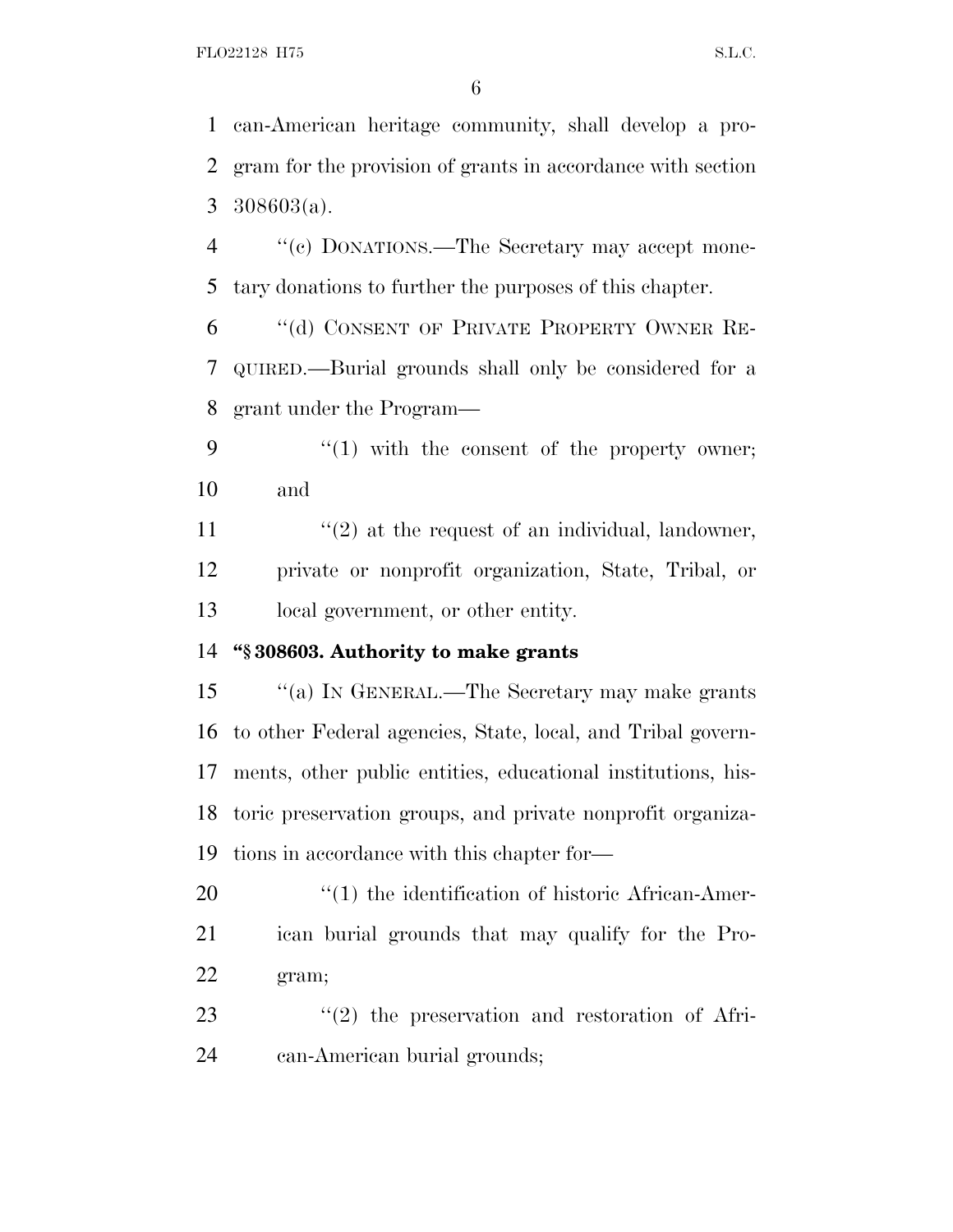| $\mathbf{1}$   | $(3)$ the interpretation of African-American              |
|----------------|-----------------------------------------------------------|
| $\overline{2}$ | burial grounds; and                                       |
| 3              | $(4)$ related research and documentation for              |
| $\overline{4}$ | historic African-American burial grounds.                 |
| 5              | "(b) FUNDING.—                                            |
| 6              | "(1) IN GENERAL.—There is authorized to be                |
| 7              | appropriated to the Secretary to carry out this sec-      |
| 8              | tion $$3,000,000$ for each of fiscal years $2023$         |
| 9              | through $2027$ .                                          |
| 10             | "(2) AVAILABILITY.—Any amounts made avail-                |
| 11             | able for a fiscal year under paragraph (1) that are       |
| 12             | not used during that fiscal year shall be available for   |
| 13             | use under this section during any subsequent fiscal       |
|                |                                                           |
| 14             | year.                                                     |
| 15             | "§308604. Cooperative agreements and memoranda            |
| 16             | of understanding                                          |
| 17             | "The Secretary may enter into cooperative agree-          |
| 18             | ments and memoranda of understanding with, and provide    |
| 19             | technical assistance to, the heads of other Federal agen- |
| 20             | cies, States, units of local government, Tribal govern-   |
| 21             | ments, regional governmental bodies, nonprofit organiza-  |
| 22             | tions, educational institutions, and private entities—    |
| 23             | $\lq(1)$ to achieve the purposes of this chapter;         |